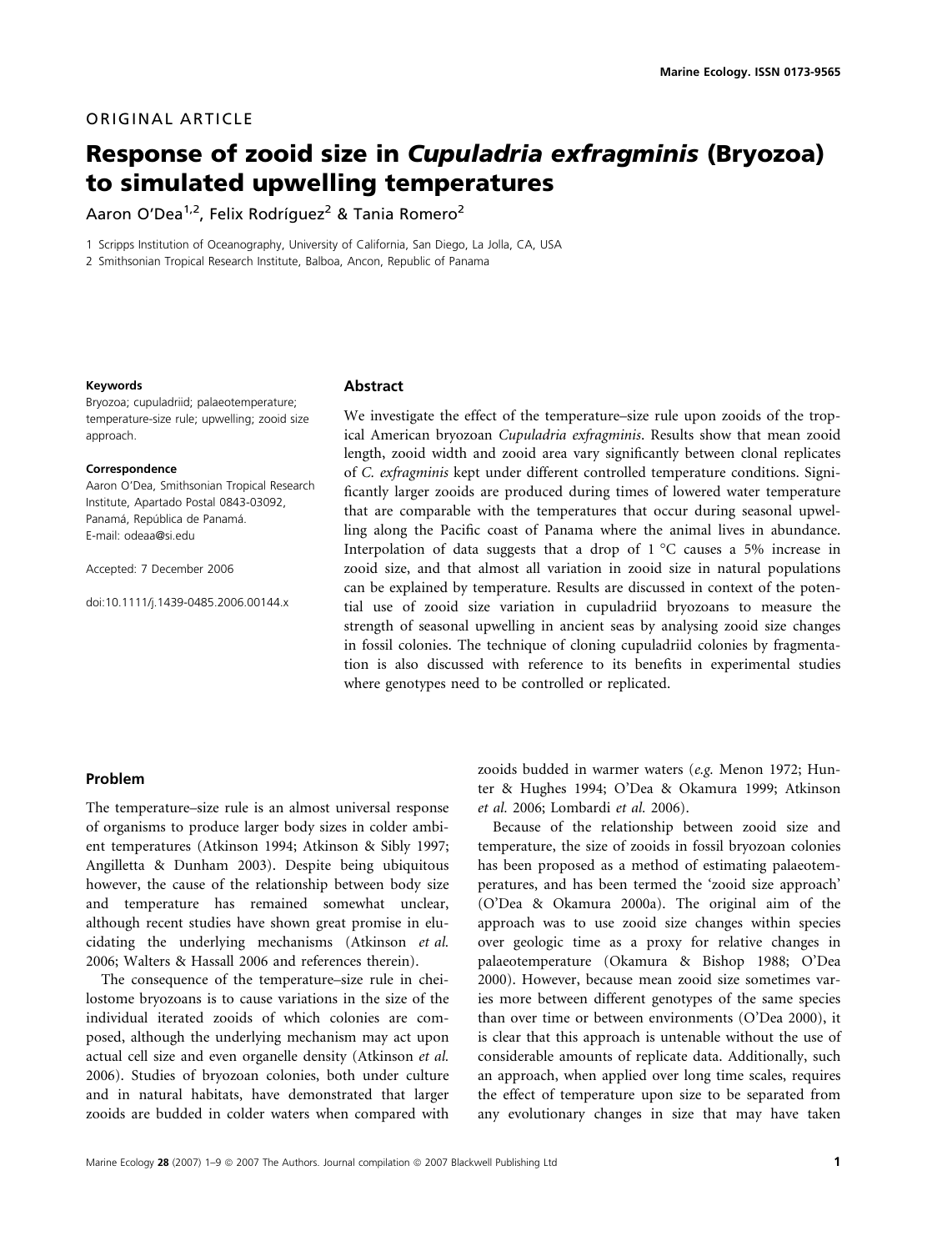place, a procedure which is essentially impossible in fossil organisms.

Cheilostome bryozoan colonies are usually composed of hundreds to thousands of zooids that are iterated sequentially as the colony grows (McKinney & Jackson 1989), and growth often continues over a year. Thus, the amount of variation in zooid size within colonies is a correlate of the amount of variation in temperature that the colony experienced during its growth (O'Dea & Okamura 2000a; O'Dea & Jackson 2002). The relationship between zooid size variation within colonies and the mean annual range of temperature (MART) has been quantified by regression, allowing measures of zooid size variation in fossil colonies to be used to estimate MART in ancient seas retrospectively (O'Dea & Okamura 2000a). Because all the zooids within a colony are genetically identical, assessing within colony variation in this way eliminates the confounding variable of inter-colonial genotypic variations in size.

One particularly valuable application of this approach is to understand the seasonal thermal regimes that characterized the seas around the Isthmus of Panama during its formation (O'Dea & Jackson 2002). The Panama Isthmus formed during the Neogene (Coates & Obando 1996), leading to the closure of the seaway connecting the Caribbean and the eastern Pacific around 3.5 Ma, resulting in profound oceanographic, climatological and biological changes on local, regional and global scales (Collins & Coates 1999). The two coasts of the Isthmus today experience extremely different seasonal thermal regimes. The Gulf of Panama, on the Pacific coast, is subject to seasonal upwelling that results in substantial annual drops in temperature as well as driving high planktonic productivity. In stark contrast, the Caribbean coast experiences no upwelling, very little seasonal variation in temperature and low planktonic productivity (D'Croz & Robertson 1997).

As the Isthmus formed over several millions of years, it closed the connection between the Pacific and Caribbean. As a consequence, major environmental and then biological changes occurred in shallow waters of the Caribbean, including pulses of origination and a regional mass extinction in marine benthonic taxa (Jackson & Johnson 2000; Todd et al. 2002). The cause of the extinction has been suggested to have been the end of upwelling and subsequent collapse in planktonic productivity caused by the cessation of water transport through the once-open sea way. However, there are currently no high resolution estimates of the history of upwelling in the region during this time with which to corroborate such a theory (Todd et al. 2002). Independent techniques of understanding seasonal upwelling in the Caribbean Neogene are therefore imperative to understanding the geological and biological evolution of Tropical America.

Cupuladriid bryozoans are as abundant during the Neogene as they are in the seas of tropical America today. Because of their considerable profusion as fossils, O'Dea & Jackson (2002) explored the potential of the zooid size approach in cupuladriids to resolve the deficiency of environmental data during the formation of the Isthmus. The study compared responses of zooid sizes in cupuladriids from the upwelling Pacific and the non-upwelling Caribbean to the actual thermal regime that the colonies experienced. Analysis revealed cyclical changes in zooid size through ontogenetic growth in Pacific colonies but not in Caribbean colonies, thereby corresponding to the relative intensities of upwelling in both seas. Additionally, estimates of MART using the zooid size approach (O'Dea & Okamura 2000a) corresponded well with actual MART's, supporting the use of the approach in fossil cupuladriids as a proxy to estimate the intensity of upwelling in ancient seas.

Despite these results however, the study was not able to be absolutely certain that the cause of the variations in zooid size in Pacific colonies was the result of temperature fluctuations due to upwelling, rather than other corollary or interrelated factors that also fluctuate seasonally along the Pacific coast of Panama, such as productivity levels, as has been suggested by Needham et al. (2003) and O'Dea (2005). In addition, the study could not discount the fact that the fluctuations in size may have been part of a natural cycle of changes in zooid size during colony development, and nothing to do with changes in the environment.

This study investigates whether temperature fluctuations comparable with those that occur during times of upwelling could be responsible for the zooid size changes observed in natural populations by O'Dea & Jackson (2002) by culturing colonies of Cupuladria exfragminis (Herrera-Cubilla et al. 2006) under controlled temperature regimes.

## Material and Methods

#### Cupuladria exfragminis (Herrera-Cubilla et al. 2006)

Cupuladria exfragminis (Fig. 1) is a member of the free living bryozoan family Cupuladriidae (Herrera-Cubilla et al. 2006). All cupuladriids are unusual among bryozoans because colonies do not live attached to rocks, plants, corals or other stable substrata, but live freely on sand, silt or mud. Cupuladriids possess long setae called vibracula that are regularly distributed among the colony and extend away from colony's surface (Cook & Chimonides 1983). Their combined movement enables colonies to remove sediment from the colony's surface thereby permitting continued feeding during times of high sedimentation. Vibracula also enables cupuladriids to move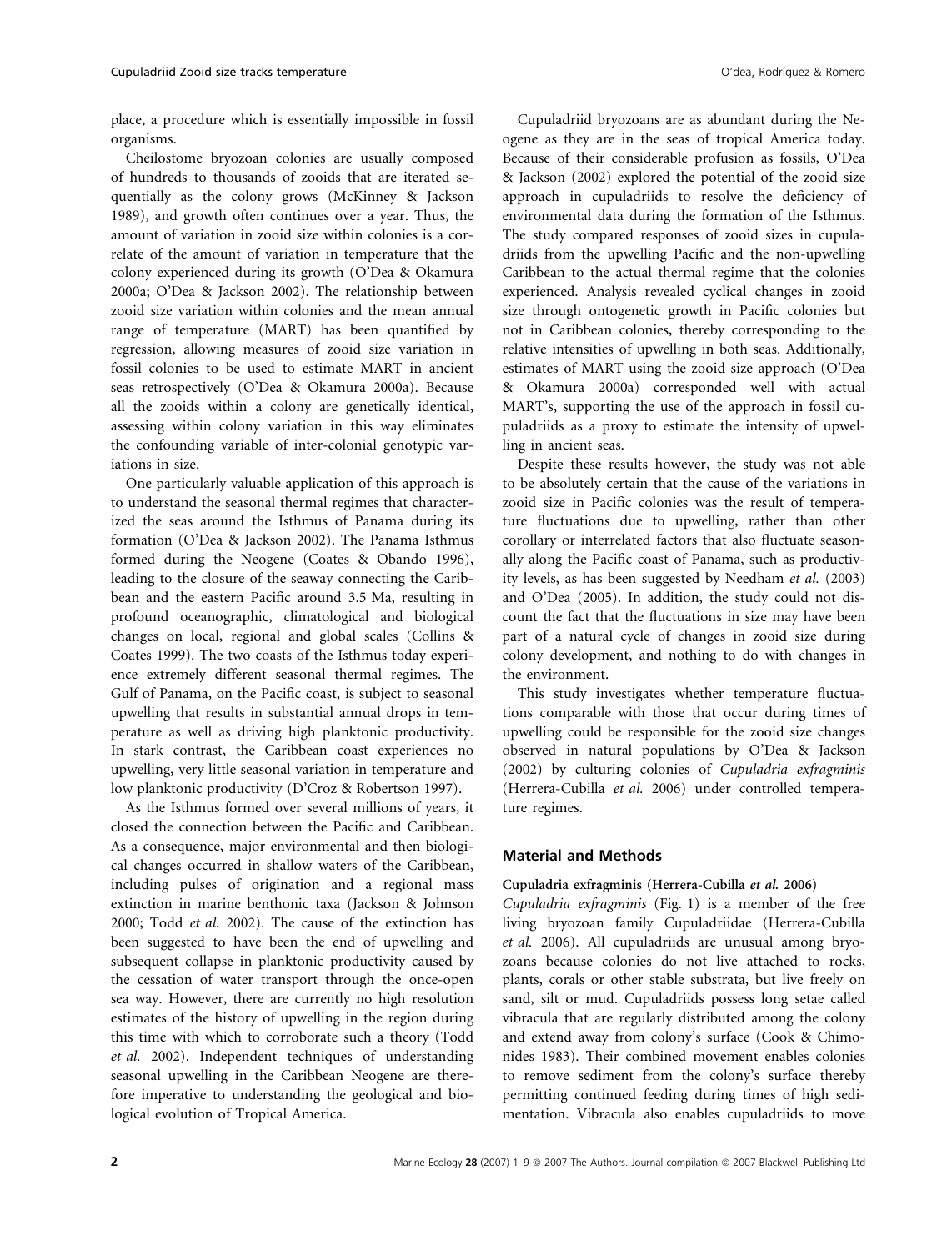

Fig. 1. Cupuladria exfragminis from the Gulf of Panama in the Tropical Eastern Pacific. A: Colony composed of iterated zooids and showing regenerative growth from a triangular fragment that can be clearly seen in the centre of the colony (scale bar  $= 1$  mm). B: Measurement of length (Zl) and width (Zw) of a typical normal feeding zooid (autozooid) (scale bar = 100  $\mu$ m).

laterally across the sediment surface, and vertically up and down through the sediment. Such a motile life habit allows cupuladriids to inhabit soft-bottomed seas where non-motile filter-feeding animals would normally become quickly and fatally smothered in sediment (Winston 1988; O'Dea et al. 2004).

Cupuladria exfragminis is an extremely abundant cupuladriid that inhabits sandy sediments from depths of around 10–130 m along the Pacific coast of southern Central America (O'Dea et al. 2004; Herrera-Cubilla et al. 2006). Thousands of individual colonies may be found in a single dredge sample. Out of those populations so far observed, C. exfragminis produces the majority of its colonies by fragmentation and regeneration (e.g. Fig. 1A), while only rarely are colonies produced via a sexually derived larvae (O'Dea et al. 2004).

We use *C. exfragminis* in this study for the very reason that it propagates mostly by fragmentation. As such, it is easy to create replicate genetically-identical clones for study by fragmenting single colonies by hand and allowing the resulting fragments to regenerate into new colonies.

#### Collections and study location

Large numbers of colonies of C. exfragminis were collected by dredging sandy areas close to Isla San José, in the islands of Las Perlas, in the Gulf of Panama (Fig. 2)  $(8°14.571'$  N,  $79°05.158'$  W) at a depth of approximately 20 m. This region experiences seasonal upwelling from January to April, during which time waters can drop from their non-upwelling temperature of around 28  $^{\circ}$ C to a low of around 16 °C during years of very strong upwelling, but normally temperatures drop to between 20 and 25 °C (D'Croz & Robertson 1997; D'Croz *et al.* 2001). Collections took place in August 2004 when the region



Fig. 2. Study location: The Gulf of Panama on the Pacific coast of the Isthmus of Panama showing location of sampling at San José Island.

was not experiencing upwelling, and water temperatures were around 28  $^{\circ}$ C.

#### Experimental approach

Figure 3 illustrates the experimental approach used in this study. Following collection, one hundred individual colonies were broken by hand. For each individual colony, a pair of replicate clonal fragments was chosen for study.

Two clone groups were created, each with a replicate from each of the one hundred colonies. All replicates were placed in aquaria in individual and separate numbered boxes each with a teaspoon of sediment.

Replicates were allowed to establish regenerative growth in an open seawater system for 2 weeks before being subjected to different temperature regimes. In September 2004, the clone groups were moved into two closed seawater sys-



Fig. 3. Experimental procedure used in this study. Colonies were fragmented by hand to create two clonal replicates per colony. Clonal replicates were subjected to different temperature regimes and zooid size measured from the ensuing regenerative growth. Clone group A was subjected to non-upwelling temperatures in both Trials, while Clone group B was subjected to lowered upwelling temperature in Trial 1 and then non-upwelling temperature in Trial 2.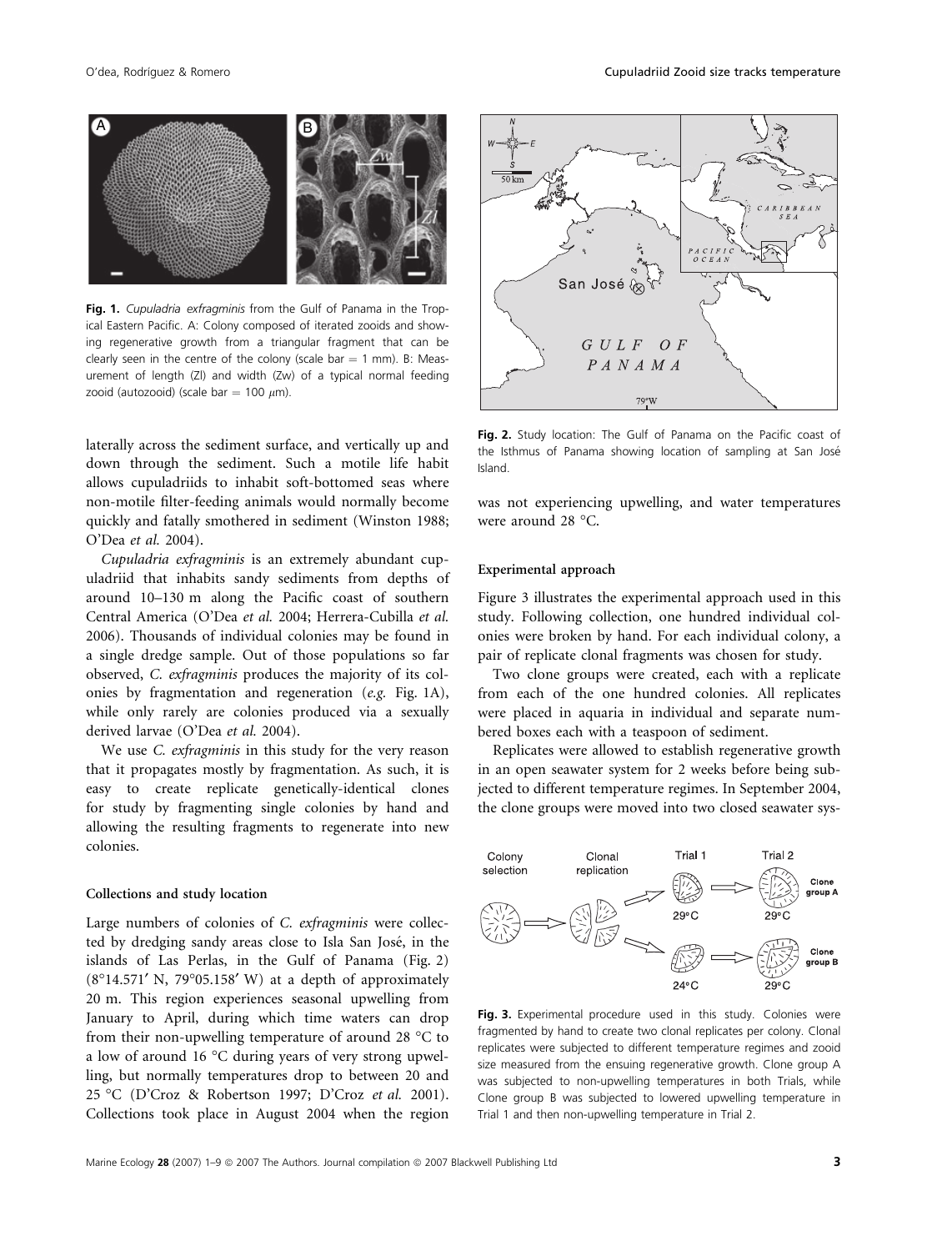tems for Trial 1. Clone group A was maintained at 29 °C and Clone group B at 24 °C. The water temperature in the latter was lowered slowly over a 5-day period so as not to induce temperature shock to the replicates. As air temperatures were always lower than required water temperatures, water temperature was maintained using four water heaters for each aquaria, which maintained temperatures to within  $\pm 0.5$  °C. Throughout the experiment, aquaria water was changed three times each week with crude sea water from the Gulf of Panama to maintain sufficient food levels. Each time, fresh sea water was brought to the appropriate temperature prior to changing.

Trial 1 ran for 2 months which provided enough time for fragments to begin regenerative growth and is a good representation of the amount of time colonies may spend in cooler upwelling waters naturally each year in the Gulf of Panama. After this time we found that a number of the replicates had failed to begin regenerative growth or had died. As a result, out of the original 100 fragment pairs, 70 were found to have both replicates living and growing healthily, and thus 70 replicate pairs were applicable for study.

Zooid morphometrics were obtained from the zooids in the newest row of regenerative growth along a single side of each replicate from both clone groups.

Five of the most recently budded autozooids (normal lophophorate zooids) from each replicate were chosen haphazardly, but zooids of strange shapes were dismissed from analysis if it was obvious that their development had been distorted by external factors (see O'Dea & Okamura 2000a). Newly budded zooids at colony margins are easily distinguished from older zooids that have simply stopped budding by their fresh, yellow to light pink color, rather than deeper brown color, and their lack of encrusting epibiota.

For each zooid, maximum zooid length (mm) and maximum zooid width (mm) were measured from which zooid area (mm) was calculated (length  $\times$  width) (Fig. 1). For each replicate, mean zooid length, mean zooid width and mean zooid area were determined.

Trial 2 began immediately subsequent to Trial 1. All replicates were placed in a single aquaria maintained at

29 -C. Trial 2 ran for 9 months which gave colonies sufficient time to add additional regenerative growth so that we could be certain that further regenerative growth had occurred after Trial 1 (Fig. 3).

At the end of Trial 2 a further 43 replicate pairs became untenable for analysis as we were not able to be entirely confident that they had produced sufficient regenerative growth since Trial 1.

Data on zooid size were therefore taken from the 27 usable replicate pairs in exactly the same way as for Trial 1.

To summarize, Trial 1 measured the zooid size response between clone groups exposed to an upwelling (lowered) temperature and a non-upwelling (normal) temperature. Trial 2 measured the zooid size response in the same clone groups but with no difference in temperature between them. This allowed us to investigate if temperature controls zooid size within genotypes, quantify the effect of temperature upon zooid size, and observe if any response due to a reduction in temperature is lost following a return to normal temperatures.

## Analysis of data

We calculated the overall mean and standard deviation of zooid length, width and area for all replicates in each clone group in both trials for comparison.

The difference in mean zooid length, width and area between clonal replicates was determined for each colony in each trial. We used a one-way analysis of variance (ANOVA) to see if the difference in sizes between clones varied significantly from zero, allowing us to reject the null hypotheses that temperature differences do not affect zooid size within clones.

# Results

In Trial 1 the overall mean length, width and area of zooids was found to be bigger in Clone group B that was exposed to lowered temperatures than clone group A exposed to normal temperatures (Table 1). In Trial 2 zooid morphologies were not considerably different

Table 1. Mean zooid length, width and area of clonal replicates of Cupuladria exfragminis under different temperature treatments.

| Measure                                                                 | Trial 1 ( $n = 140$ )          |                              | Trial 2 ( $n = 54$ )         |                                 |
|-------------------------------------------------------------------------|--------------------------------|------------------------------|------------------------------|---------------------------------|
|                                                                         | Clone group A $(29 \degree C)$ | Clone group B $(24 °C)$      | Clone group A $(29 °C)$      | Clone group B (29 $^{\circ}$ C) |
| Mean zooid length (SD) (mm)                                             | 0.350(0.046)                   | 0.389(0.051)                 | 0.351(0.024)                 | 0.355(0.025)                    |
| Mean zooid width (SD) (mm)<br>Mean zooid area $(SD)$ (mm <sup>2</sup> ) | 0.246(0.031)<br>0.086(0.016)   | 0.268(0.030)<br>0.104(0.016) | 0.246(0.020)<br>0.087(0.010) | 0.245(0.026)<br>0.087(0.010)    |

Trial 1: Clone group A experienced non-upwelling temperature (29 °C) and Clone group B lowered upwelling temperature (24 °C). Trial 2: both clone groups experienced the same temperature (29  $^{\circ}$ C).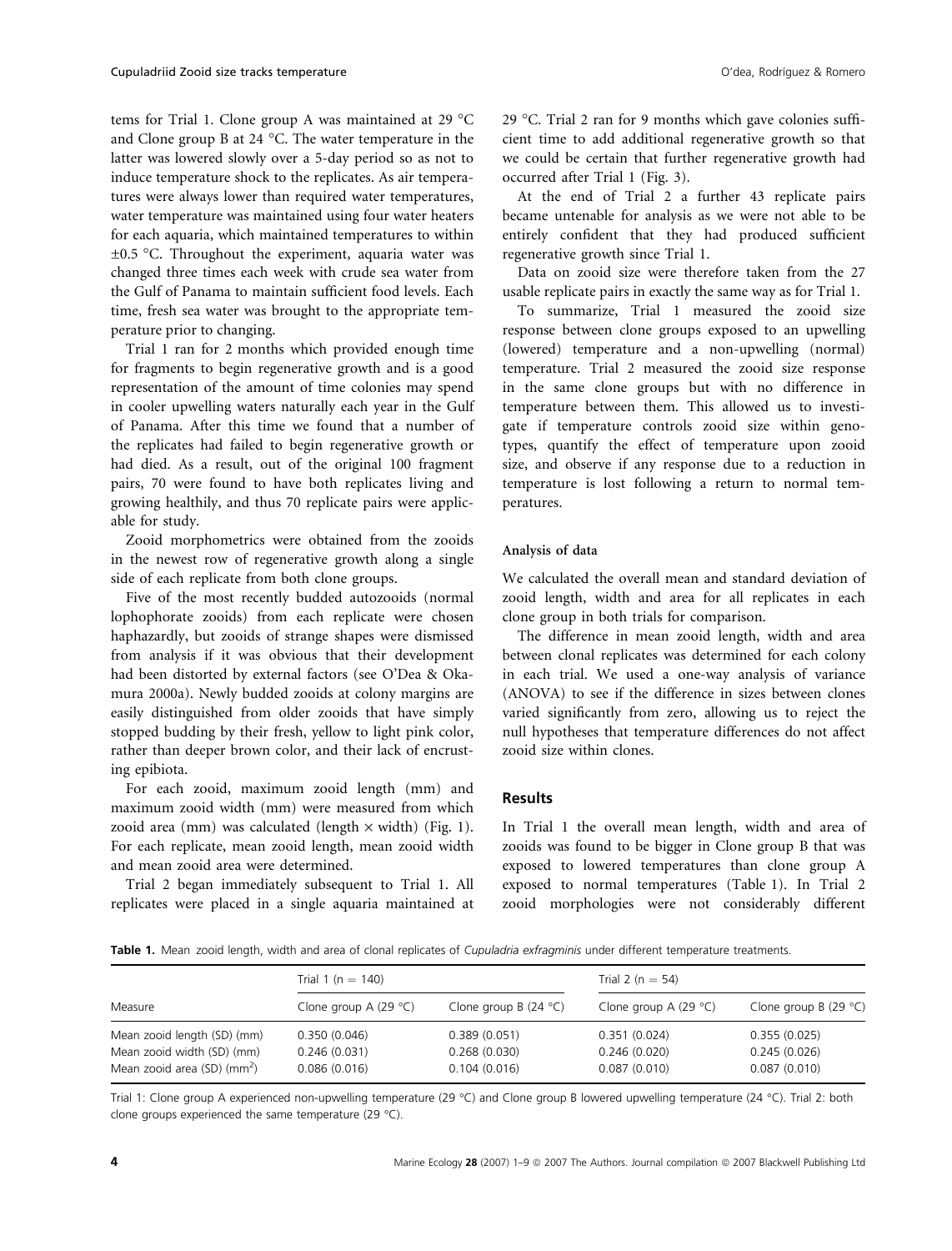between the two clone groups (Table 1). Additionally, the length, width and area of zooids in clone group B in Trial 2 was similar to that measured in clone group A in Trial 1 (Fig. 4), showing that a return to normal ambient temperature resulted in a return to the production of smaller zooids.



Fig. 4. Mean zooid length (A), zooid width (B) and zooid frontal area (C) of clone groups of Cupuladria exfragminis colonies under different temperature regimes. See text and Fig. 3 for further details.

The mean difference in length, width and area between two replicates from the same colony was found to be negative in Trial 1, showing that clones in colder water produced on average larger zooids than the same clones in the warmer water (Fig. 5). This difference was found to be highly significant different from zero for zooid length  $(F = 14.64, P < 0.001)$ , zooid width  $(F = 4.33, P < 0.05)$ , and zooid area ( $F = 21.76$ ,  $P < 0.001$ ) (Table 1). In Trial 2, individual clones showed no significant difference in zooid length  $(F = 0.31, P = 0.577)$ , zooid width  $(F =$ 0.02, P = 0.885), or zooid area ( $F = 0.06$ , P = 0.812).

Replicates were found to produce zooids around 12% longer and wider and zooids around 26% larger in area under the cooler water treatment in Trial 1 (Table 2).

# **Discussion**

# Zooid size variation and temperature

Results show that the size of newly budded zooids in Cupuladria exfragminis is significantly larger during times of lower ambient water temperatures, such as those experienced during a moderate upwelling event in the Gulf of Panama. This data corroborates previous observations of the inverse relationship between temperature and zooid size observed in many cheilostome species (Menon 1972; Hunter & Hughes 1994; O'Dea & Okamura 1999, 2000a,b; O'Dea & Jackson 2002; O'Dea 2003, 2005; Lombardi et al. 2006), and provides strong evidence that zooid size in C. exfragminis conforms to the temperature– size rule.

After budding larger zooids during lowered, upwellinglike temperatures, colonies were found to return to produce smaller zooids once temperatures rose again. Thus, as a colony buds new zooids along the margin, zooids should respond in sequence to seasonal changes in temperature. In all cheilostomes, once a zooid is budded the calcified skeleton remains a fixed size during the entire life function of the colony, although the zooid may be used by many regenerated polypides. As a result, the colony skeleton should preserve the record of temperature changes in the zooid morphology (O'Dea & Jackson 2002). Although other factors were not controlled in this study (see later), these data suggest that the variation in zooid sizes observed in natural colonies of cupuladriids by O'Dea & Jackson (2002) was probably a signal of fluctuations in temperature because of seasonal upwelling.

# The relative importance of temperature upon morphological variability

The results described here support previous suggestions that the effects of the temperature–size rule upon zooid size in cheilostomes are sufficiently strong to be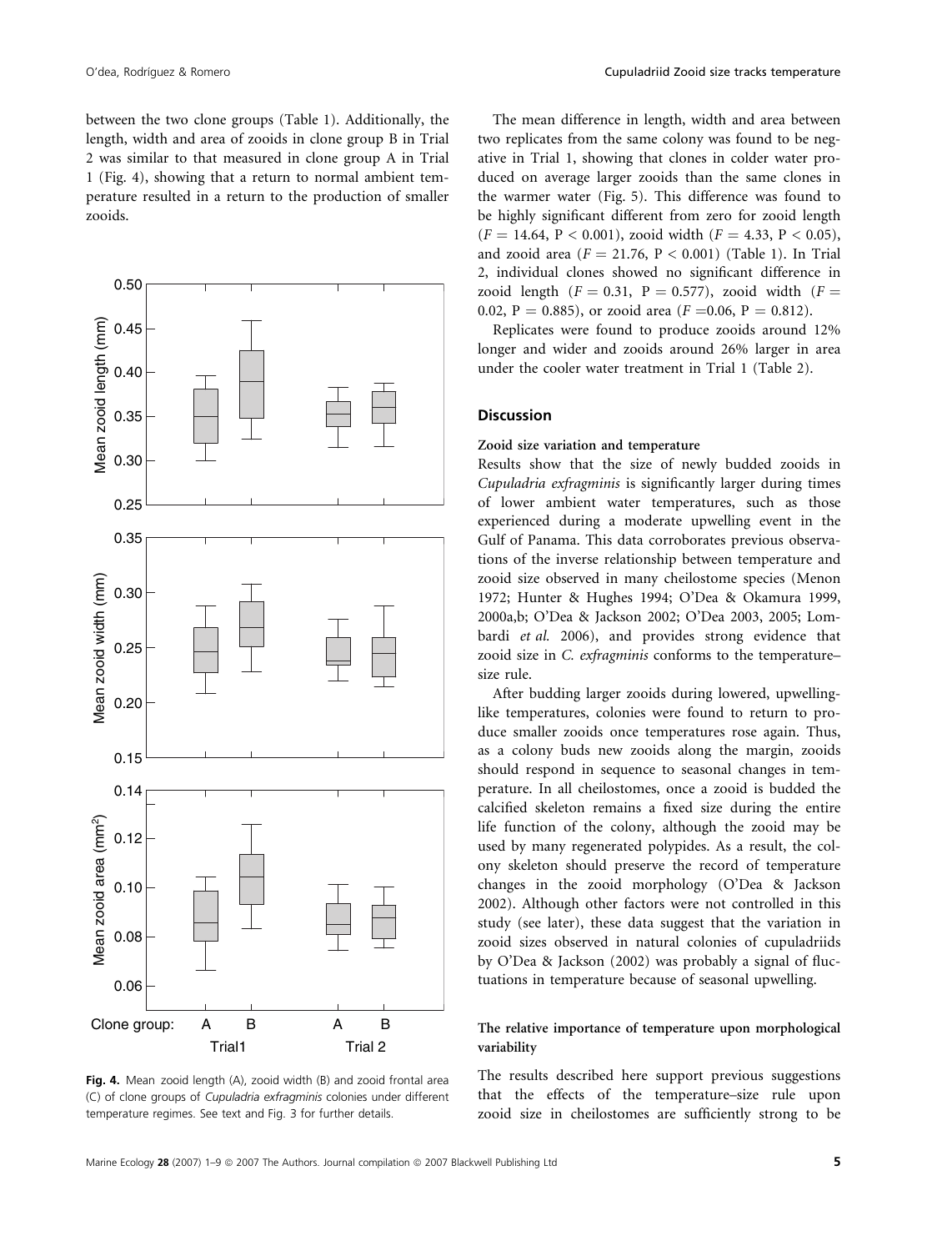

Fig. 5. Mean difference in zooid length (A), zooid width (B) and zooid frontal area (C) between clonal replicates of individual colonies of Cupuladria exfragminis. See text and Fig. 3 for further details.

measurable (Menon 1972; Hunter & Hughes 1994; Lombardi et al. 2006). One study has contradicted these findings by suggesting that temperature may not play an important role in controlling zooid size (Novosel et al. 2004). Unfortunately, because the study compared overall zooid size between colonies from different localities it was unable to remove the effect of genetic variability upon zooid sizes, which is known to have a significant influence upon zooid sizes among genetically different bryozoan colonies (Hunter & Hughes 1994; O'Dea & Okamura 1999). A further study showed that food significantly controlled zooid size in Electra pilosa, but did not investigate the response of temperature variation and was therefore unable to assess the relative importance of temperature upon size (Needham et al. 2003). Nonetheless, their findings were important in showing that changes in food levels could have a bearing upon zooid morphology.

Profiles of zooid size through the sequential growth of cupuladriid bryozoans from the Gulf of Panama revealed cyclical changes in zooid size (O'Dea & Jackson 2002). These cyclical patterns were presumed to have been produced by seasonal drops in temperature because of seasonal upwelling, leading the authors to propose that it was possible to estimate the level of upwelling intensity that the colonies had experienced during their development, and that the approach should be applicable to fossil cupuladriids to measure upwelling intensity in ancient seas. However, it was impossible to be absolutely certain that temperature was the main controlling factor for the zooid size changes observed. Indeed, the cycles could have been a response to another abiotic or biotic factor such as food availability or salinity that also changed seasonally.

O'Dea (2005) suggested that a combination of fluctuating food levels and temperature may produce a combined effect that accounted for larger fluctuations in zooid size in the erect bryozoan Pentapora foliacea. Of the three studies that have considered the relative effects of temperature and food availability upon size, each one concluded that either food levels do not significantly affect zooid size, or that they have a substantially less important effect upon size than temperature (Hunter & Hughes 1994; O'Dea & Okamura 1999; O'Dea 2005).

The present study is unable to determine the relative importance of the effect of salinity or food levels upon zooid size in C. exfragminis because neither phytoplankton concentrations nor salinity levels were controlled or measured during the trials. Nevertheless, because each clone group received the same mix of water, we can be fairly certain that water quality variables such as levels of food and salinity were for all intent purposes identical between clone groups at each water change, and therefore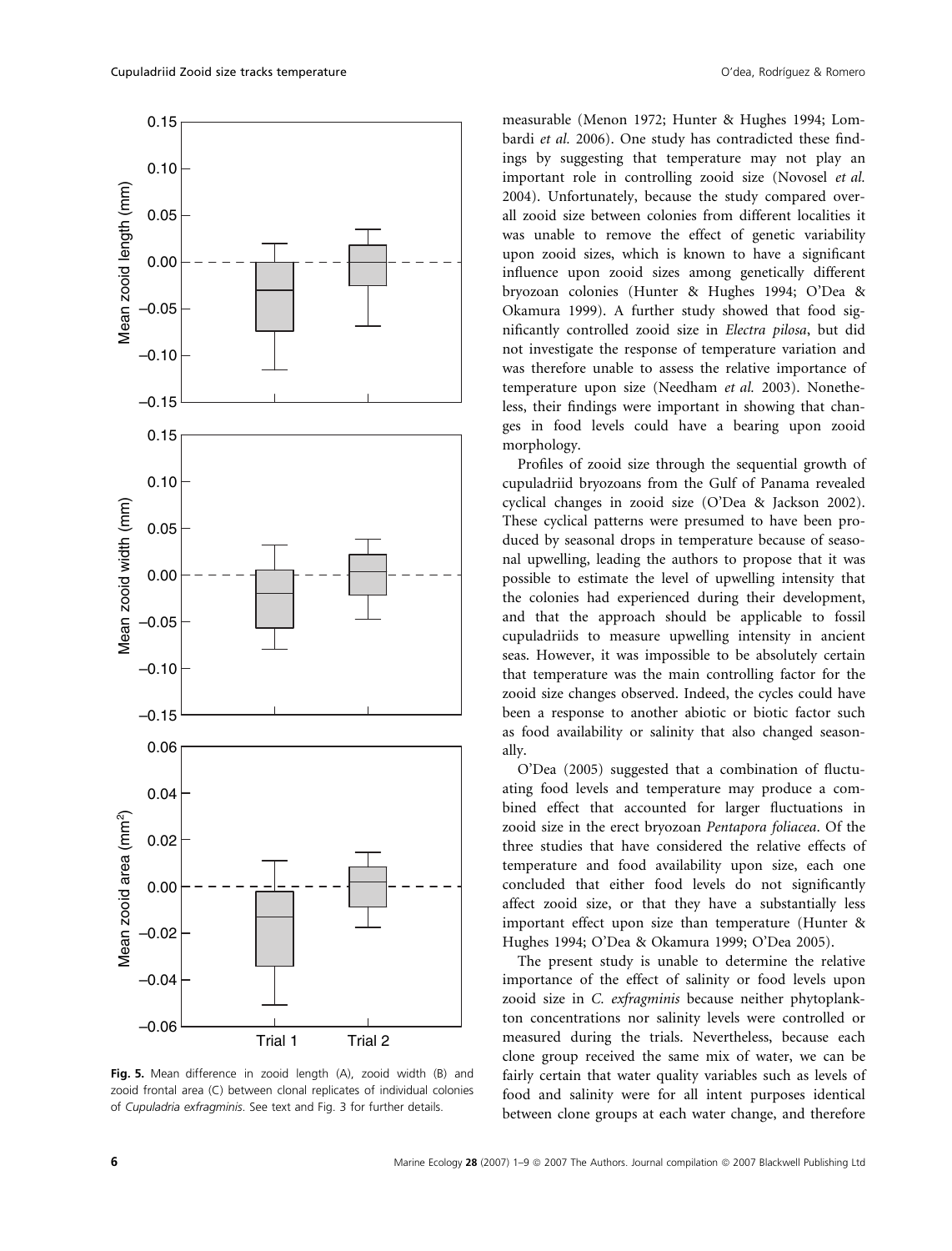| Measure                                                                                 | Trial 1 ( $n = 140$ )                                      |                                                 |                                                                              | Trial 2 ( $n = 54$ )                            |  |
|-----------------------------------------------------------------------------------------|------------------------------------------------------------|-------------------------------------------------|------------------------------------------------------------------------------|-------------------------------------------------|--|
|                                                                                         | Mean difference<br>between individual<br>clones (A–B) (mm) | Mean % difference<br>from clone A to<br>clone B | Mean difference<br>between individual<br>clones (A–B) (mm)                   | Mean % difference<br>from clone A to<br>clone B |  |
| Zooid length (SD) (mm)<br>Zooid width (SD) (mm)<br>Zooid area $(SD)$ (mm <sup>2</sup> ) | $-0.039*$ (0.055)<br>$-0.022*$ (0.045)<br>$-0.018*(0.022)$ | 12.78 (18.96)<br>11.00 (20.84)<br>26.07 (38.11) | $-0.004$ n.s. $(0.033)$<br>$0.001$ n.s. $(0.032)$<br>$-0.001$ n.s. $(0.013)$ | 1.53(10.20)<br>0.20(13.34)<br>1.85(16.13)       |  |

Table 2. Mean and mean percentage difference between individual clone pairs exposed to different temperature regimes (see Fig. 3).

Result of one-way ANOVA on the significance that the difference between individual clonal replicates differs from zero (ANOVA, \*P < 0.001,  $n.s. = not significant.$ 

ran parallel between clone groups. Thus, although we cannot be entirely conclusive that temperature accounted for all the variation observed in zooid size, the changes are more than likely the result of the factor that we did control, which was temperature.

In spite of these uncertainties, we feel that the data are sufficiently robust and that there is strong support in previous studies to suggest that the majority of the variations we measured were caused by the changes in temperature. If we make such an assumption, we are able to progress our examination into the response of zooids in C. exfragminis to the temperature–size rule. An increase in mean zooid length and zooid width of around 12% from a decrease in temperature from 29 to 24 °C was measured (Table 2). Zooid area is more sensitive than length or width, with zooids increasing in size around 26%, due to the compound effects of unidirectional changes in length and width as zooid area is a composite of zooid length and width (Table 2). Thus, a decrease of around  $5^{\circ}$ C results in a roughly 25% increase in zooid area. We can therefore suggest that a  $1 °C$  decrease in temperature results in a roughly 5% increase in zooid area.

This is the first time such an estimate has been made and it may prove useful to understand temperature-mediated responses in fossil bryozoans. However, the estimate is based upon the assumption that the relationship between zooid area and temperature is linear. Menon (1972) measured a linear relationship between temperature and zooid size in the encrusting bryozoan Conopeum reticulum, and O'Dea & Okamura (2000a) found a linear relationship between variation in zooid size and temperature. There is also robust evidence suggesting that the temperature–size rule in general acts in a linear way but only within threshold boundaries. Within non-extreme fluctuations in temperature, size in many organisms is altered linearly, but extreme temperatures result in nonlinear size responses (Angilletta & Dunham 2003; Atkinson et al. 2003; Walters & Hassall 2006).

A linear relationship between temperature and zooid size is also supported by comparing zooid size variation from our cultured colonies to variation in wild colonies.

In a previous study, mean zooid area in cupuladriid colonies from the Gulf of Panama was found to increase during perceived times of upwelling from around 20 to 60% between colonies (O'Dea & Jackson 2002, Figure 5). Seasonal upwelling in the Gulf of Panama results in a drop in temperature of around  $4-12$  °C, depending upon the strength of upwelling and depth of sampling (D'Croz & Robertson 1997). Thus, if a 12  $^{\circ}$ C drop in temperature results in a 60% increase in zooid area and a 4  $^{\circ}$ C drop in temperature results in a 20% increase in area, by interpolation we arrive at the same figure of a  $1 °C$  drop resulting in a 5% increase in size estimated from our culture data.

Because the estimate of percentage change with temperature from this study coincides very well with the variation observed in naturally grown colonies it is not necessary to invoke other controlling factors to explain observed variation. These results therefore support the hypothesis that the temperature–size rule accounts for nearly all the eco-phenotypic variation in zooid size within cupuladriid colonies.

Although the question of how relatively important are the effects of food levels upon zooid size remains inconclusive, there is now strong evidence from a variety of sources to suggest that the effects of food are either limited or considerably overshadowed by those of temperature (Hunter & Hughes 1994; O'Dea & Okamura 1999; O'Dea 2005).

## Notes on cloning cupuladriid colonies by fragmentation

Mechanically fragmenting colonies into smaller pieces and simply allowing the fragments to regenerate is an easy way to create clonal replicates which are then perfectly suited to manipulation under controlled culture conditions when one wants to control for genotype. This approach works particularly well in cupuladriids such as C. exfragminis because they naturally fragment and regenerate. The approach should be extremely useful when compared with other methods of ensuring clonal purity among bryozoan replicates.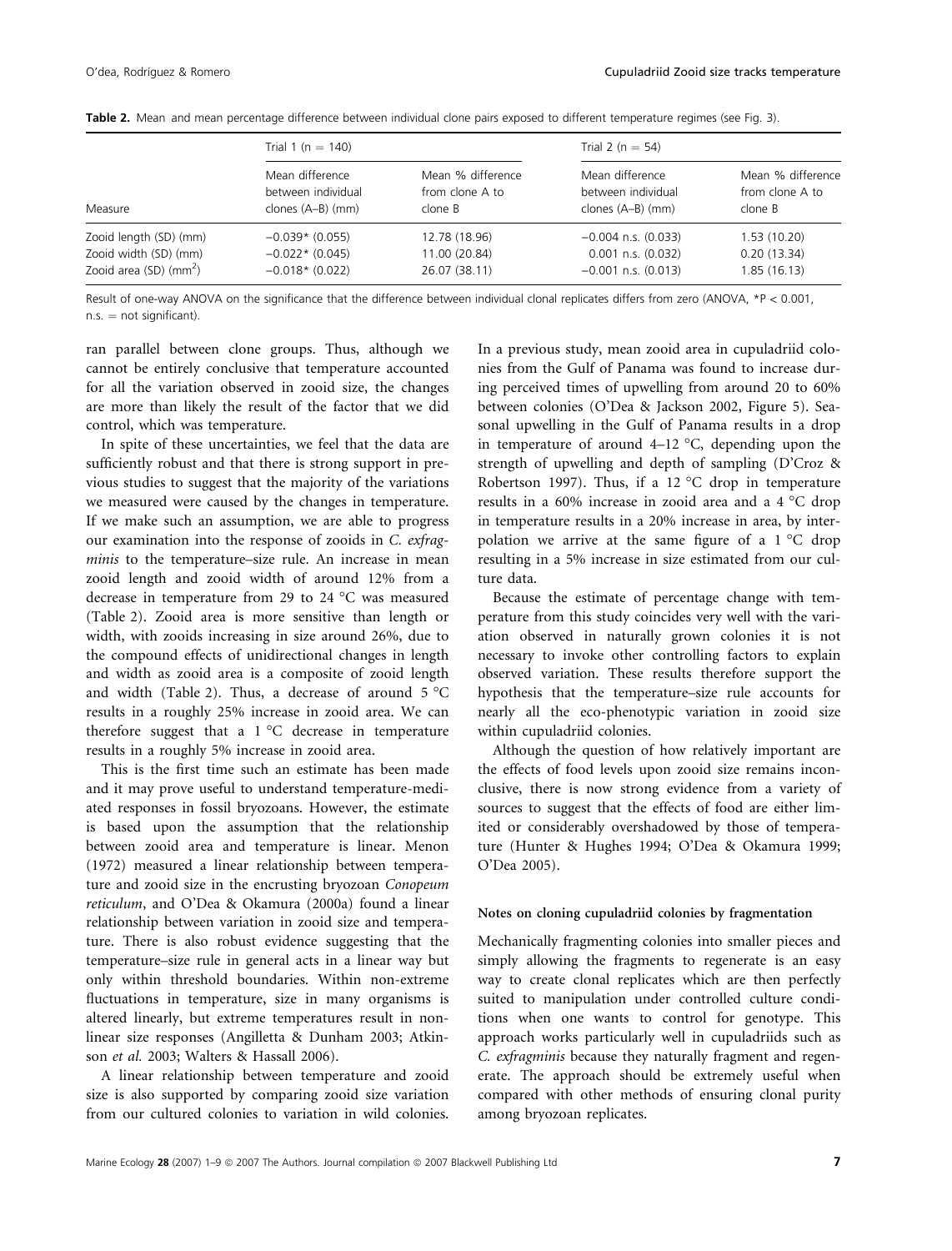## Summary

By culturing cupuladriids in controlled temperature aquaria, this study showed that the temperature changes that occur during times of upwelling in the Gulf of Panama can be the cause of zooid size changes in Cupuladria exfragminis. Colonies were found to bud significantly larger zooids when ambient temperatures were reduced, while once temperature returned to normal levels newly budded zooids returned to their original smaller size. Although unable to remove the potential influence of food levels or salinity upon zooid size, we were able to quantify the amount of change in zooid size, and, by assuming that this change was temperature-mediated, we propose that within a normal temperature range, a change of  $1^{\circ}$ C results in a roughly 5% change in zooid size. The study does however provide strong evidence for the assumption that temperature is the most important of the potential influences upon zooid size because a 5% increase in zooid size per  $1 \text{ }^{\circ}C$  accounts for almost all variations in zooid size observed in natural populations. These results support the use of zooid size analysis in fossil cupuladriids as a proxy for measuring seasonal variations in temperature of ancient seas, but our prediction of 5% to  $1^{\circ}$ C needs to be tested in additional taxa before being applied to palaeontological or ecological systems.

#### Acknowledgements

Steve Hageman and Ruth Dewel helped with the production of the scanning electron micrographs. Tania Knowles and two anonymous reviewers provided very helpful comments on the manuscript. This research was supported by the Smithsonian Marine Sciences Network and the National Science Foundation (Award number: 0345471).

## References

- Angilletta M.J., Dunham A.E. (2003) The temperature-size rule in ectotherms: simple evolutionary explanations may not be general. American Naturalist, 162, 332–342.
- Atkinson D. (1994) Temperature and organism size a biological law for ectotherms. Advances in Ecological Research, 25, 1–58.
- Atkinson D., Sibly R.M. (1997) Why are organisms usually bigger in colder environments? Making sense of a life history puzzle. Trends in Ecology & Evolution, 12, 235-239.
- Atkinson D., Ciotti B.J., Montagnes D.J.S. (2003) Protists decrease in size linearly with temperature: ca. 2.5%  $^{\circ}C^{-1}$ . Proceedings of the Royal Society of London B, 270, 2605–2611.
- Atkinson D., Morley S.A., Hughes R.N. (2006) From cells to colonies: at what levels of body organization does the 'temperature-size rule' apply? Evolution & Development, 8, 202-214.
- Coates A.G., Obando J.A. (1996) The geological evolution of the Central American Isthmus. In Jackson J.B.C., Budd A.F., Coates A.G. (Eds), Evolution and Environment in Tropical America. Chicago University, Chicago: 21–56.
- Collins L.S., Coates A.G. (1999) A Paleobiotic survey of Caribbean faunas from the Neogene of the Isthmus of Panama. Bulletins of American Paleontology, 357, 1–351.
- Cook P.L., Chimonides P.J. (1983) A short history of the lunulite Bryozoa. Bulletin of Marine Science, 33, 566–581.
- D'Croz L., Robertson D.R. (1997) Coastal oceanographic conditions affecting coral reefs on both sides of the Isthmus of Panama. Proceedings of the 8th International Coral Reef Symposium, 2, 2053–2058.
- D'Croz L., Mate J.L., Oke J.E. (2001) Responses to elevated sea water temperature and UV radiation in the coral Porites lobata from upwelling and non-upwelling environments on the Pacific coast of Panama. Bulletin of Marine Science, 69, 203–214.
- Herrera-Cubilla A., Dick M.H., Sanner J., Jackson J.B.C. (2006) Neogene Cupuladriidae of tropical America. I: Taxonomy of recent Cupuladria from opposite sides of the Isthmus of Panama. Journal of Paleontology, 80, 245–263.
- Hunter E., Hughes R.N. (1994) The influence of temperature, food ration and genotype on zooid size in Celleporella hyalina (L.). In: Hayward P.J., Ryland J.S., Taylor P.D. (Eds.) Biology and Palaeobiology of Bryozoans. Olsen & Olsen, Fredensborg: 83–86.
- Jackson J.B.C., Johnson K.G. (2000) Life in the last few million years. Paleobiology, 26, 221–235.
- Lombardi C., Cocito S., Occhipinti-Ambrogi A., Hiscock K. (2006) The influence of seawater temperature on zooid size and growth rate in Pentapora fascialis. (Bryozoa: Cheilostomata). Marine Biology, 149, 1103–1109.
- McKinney F.K., Jackson J.B.C. (1989) Bryozoan Evolution. Unwin Hyman, Boston.
- Menon N.R. (1972) Heat tolerance, growth and regeneration in 3 north-sea bryozoans exposed to different constant temperatures. Marine Biology, 15, 1–11.
- Needham L.L., Hageman S.J., Todd C.D. (2003) Effect of food concentration and genotype on hard-part morphology of the marine bryozoan, Electra pilosa L. Geological Society of America: Abstracts with Programs, 34, 163.
- Novosel M., Pozar-Domac A., Pasaric M. (2004) Diversity and distribution of the Bryozoa along underwater cliffs in the Adriatic Sea with special reference to thermal regime. P.S.Z.N.: Marine Ecology, 25, 155–170.
- O'Dea A. (2000) Environmental Inferences using Recent and fossil bryozoans. Biological Sciences. University of Bristol, Bristol: 161.
- O'Dea A. (2003) Seasonality and zooid size variation in Panamanian encrusting bryozoans. Journal of the Marine Biological Association of the United Kingdom, 83, 1107–1108.
- O'Dea A. (2005) Zooid size parallels contemporaneous oxygen isotopes in a large colony of Pentapora foliacea (Bryozoa). Marine Biology, 146, 1075–1081.